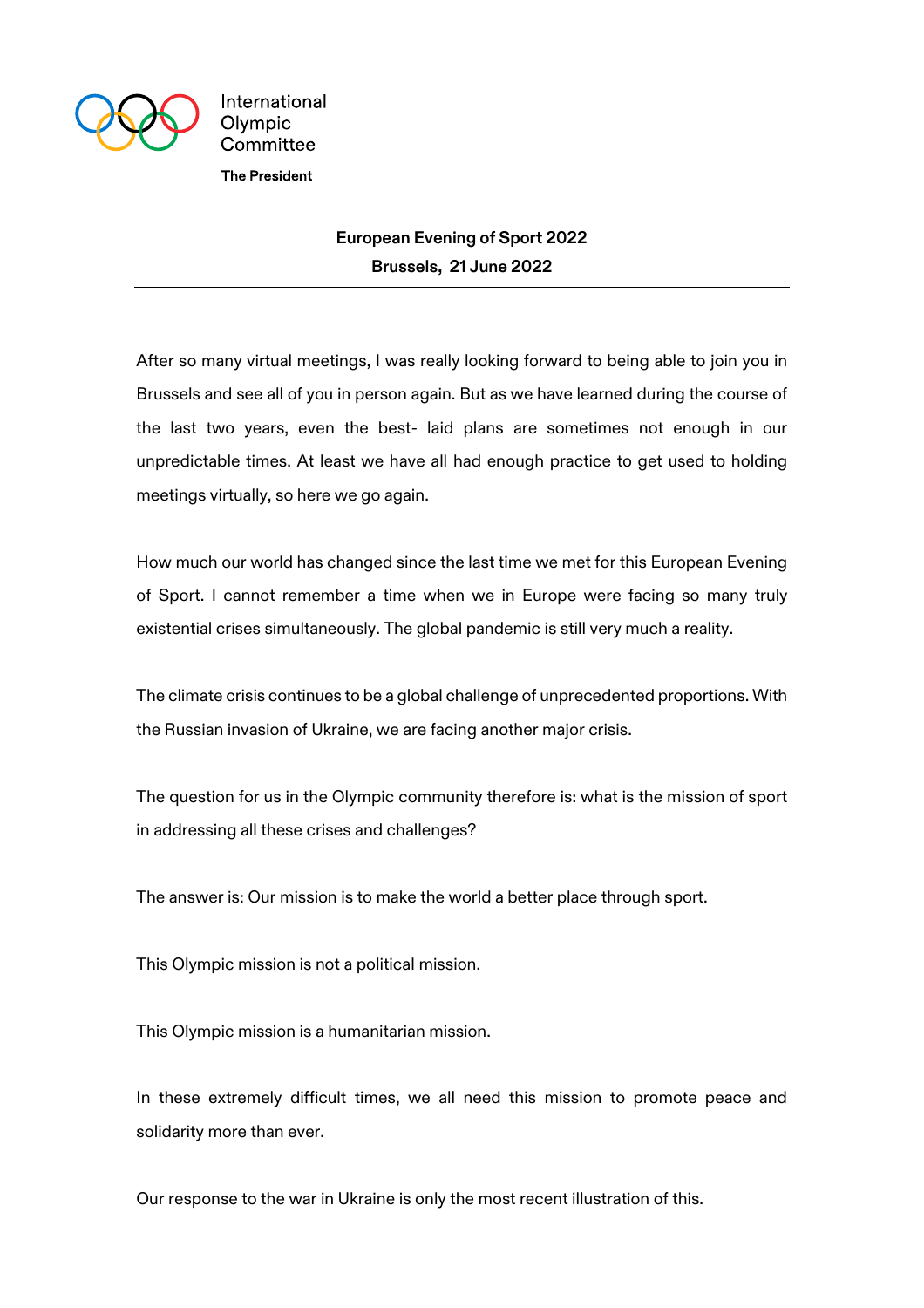The IOC and the Olympic Movement took immediate action after Russia, supported by Belarus, started this war. The position of the Olympic Movement on the war is outlined in my "Give Peace a Chance" message, which has been widely shared and appreciated by governments and organisations worldwide; and there I would like to also thank Commissioner Gabriel and the entire EU Commission for their support of the IOC position.

Because the Russian invasion of Ukraine represents such a blatant violation of the Olympic Truce and of our humanitarian mission, we had no choice but to take action. Our actions are twofold: sanctions and protective measures.

We strongly condemned this violation of the Olympic Truce just a couple of hours after the invasion happened. We sanctioned the Russian and Belarusian states and governments that are responsible for this war.

We did so by recommending that no international sporting events be held in Russia and Belarus; by not allowing national symbols to be displayed; and even for the first time in our Olympic history by withdrawing Olympic Orders that had been awarded to the President and to the Deputy Prime Minister of the Russian Federation.

At the same time, we also had to take protective measures to ensure the integrity of international competitions.

We did so, and we needed to do so, because we had to realise that governments were starting to interfere in the responsibility of sports organisations by deciding who would be allowed to participate in international sports competitions.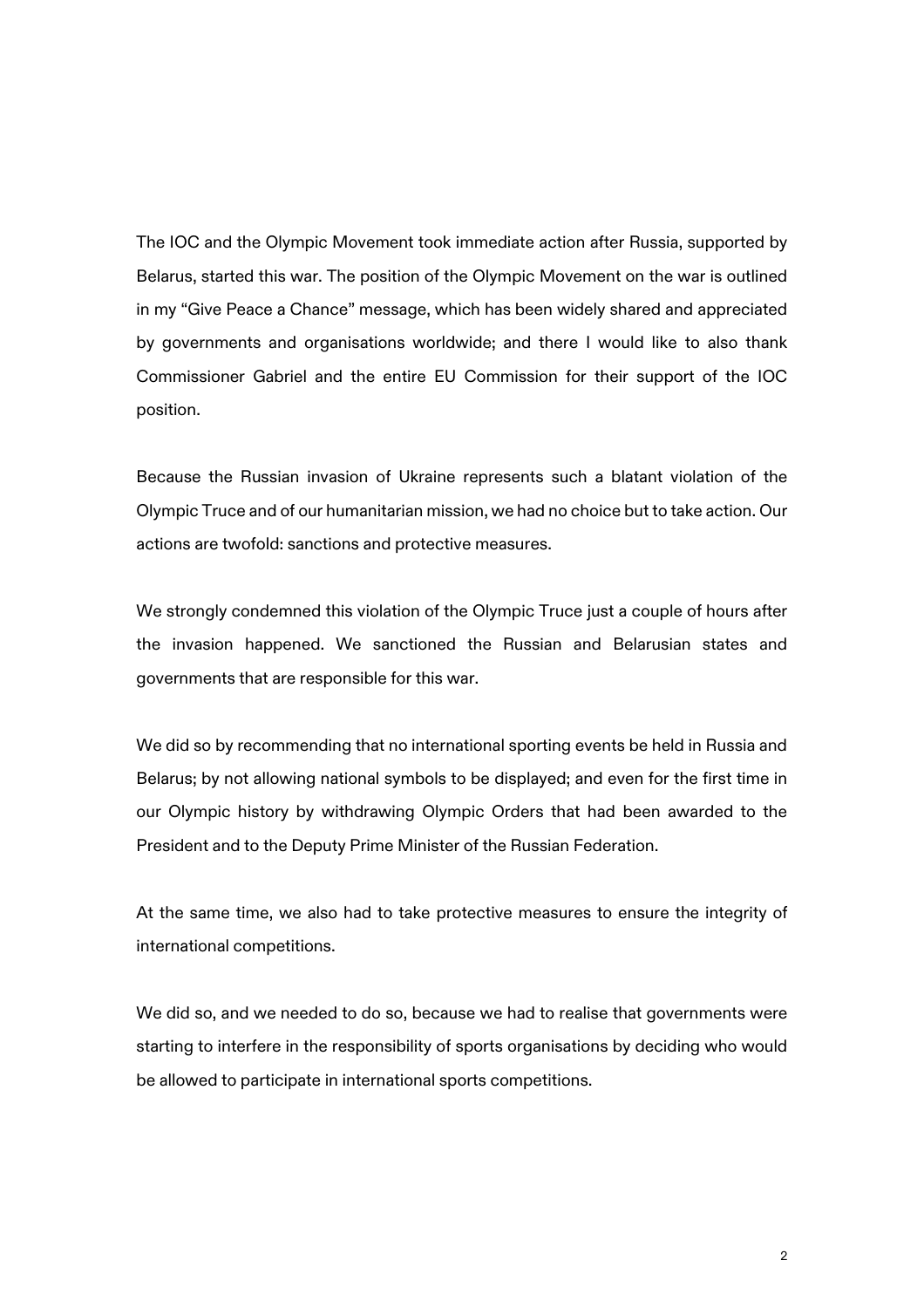This jeopardised the integrity and fairness of international competitions, and it jeopardised the autonomy of the sports organisations, without which there can be no truly global sport.

We did so because we have the very unfortunate experience of what happens when governments are taking these decisions based purely on political interests. We have been fighting for this principle in many circumstances. Let us take just some examples, for instance the calls from the government of Iran and some other countries to boycott athletes from Israel. Or the efforts of some European governments not to allow athletes from Kosovo to participate. Or the reactions to the conflict and even war between Armenia and Azerbaijan.

These are just a few examples which concern Europe. I could give you a much longer list when it comes to the situation beyond Europe.

To protect the integrity of the competitions and to protect international sport from full politicisation, we had to take protective measures, while acknowledging the realities, the emotions and the manifold consequences of the Russian war.

We had to take these protective measures with a very heavy heart – because we are in an unsolvable dilemma.

On the one hand, we cannot fully live up to our humanitarian mission, which is to unite the entire world in peaceful competition. On the other hand, the only way to protect this mission for the future was to recommend the non-participation of athletes just because of their nationality.

We have to sadly realise again that the time has not yet come to lift these recommendations.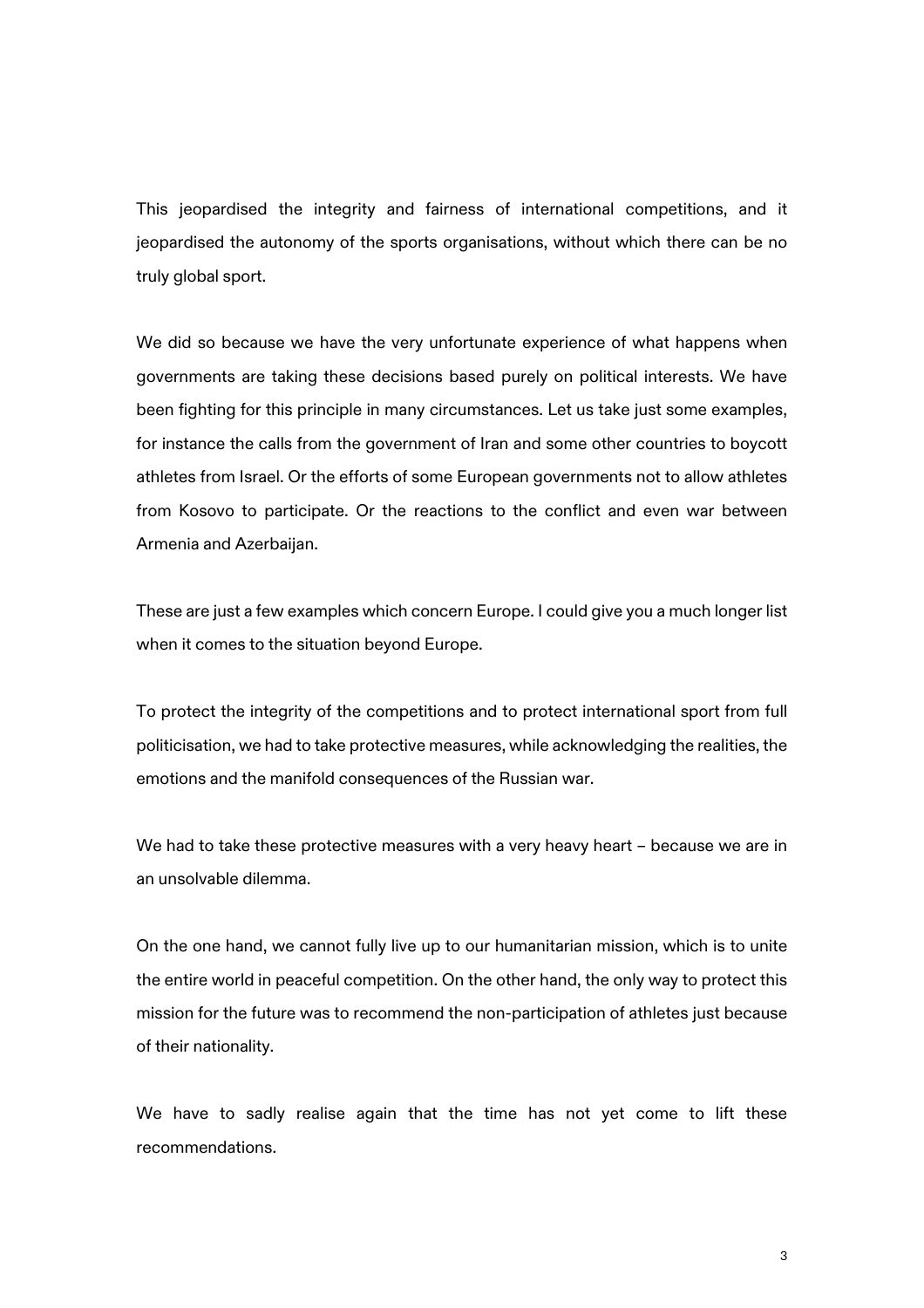This is why we hope, and I think we are all united in this, we hope that the day will come soon when we can live up to our Olympic mission again, when we can live in peace again. Once more, I call on all governments and intergovernmental organisations to respect and to support this unifying Olympic mission.

The Olympic Movement is a global movement. As a global organisation, with 206 National Olympic Committees, the IOC has received many questions with regard to our position on the war in Ukraine, in particular from among the around 150 NOCs whose governments have not imposed any sanctions on Russia and Belarus.

A number of them expressed their concern that the IOC was overstepping its mandate in taking its clear position and taking its strong measures against Russia and Belarus.

We were also accused of applying double standards because we would not take such a position and measures with regard to the unfortunately so many other wars and armed conflicts around the world.

The response to these allegations of double standards by the IOC is: first, the war in Ukraine is different because it is such a blatant violation of the Olympic Truce; second, the far-reaching political, social and economic consequences of the war make it a turning point in world history.

There is, indeed, a new world order in the making. The trends for this new world order we can already see on the horizon. This new world order will unfortunately be more divisive than the one we know.

This new world order may very well lead to what some describe as a "decoupling" of the different political and economic systems.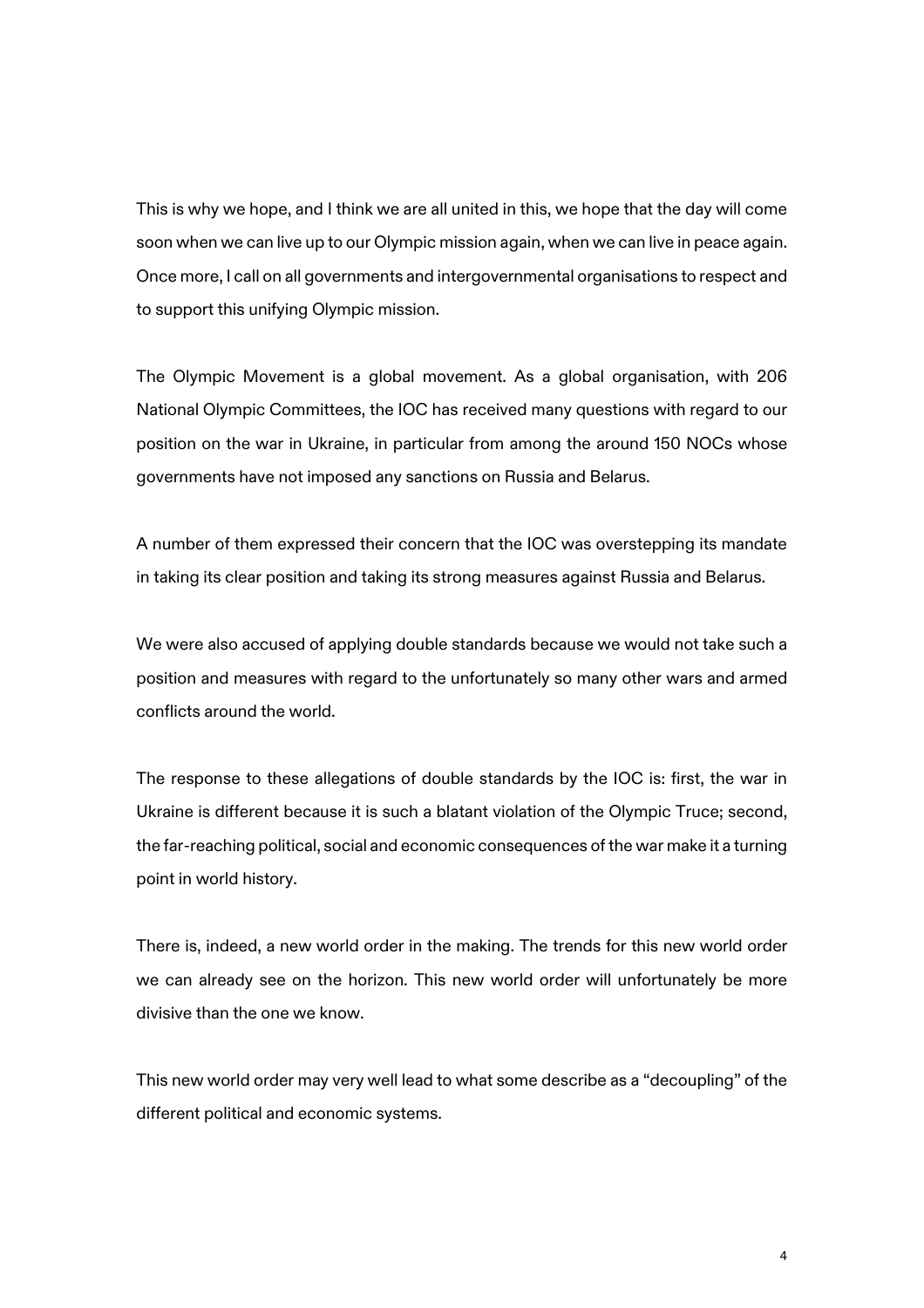This unfortunate trend alerts us because it is going against our mission to unite. And it will make our task to navigate the Olympic Movement through these turbulent times even more complex. But, as always in times of crisis, we look for the opportunities. Our opportunity is that, exactly in these divisive and confrontational times, people around the world are looking for a unifying force. A unifying force that brings humankind together. And this the Olympic Movement can offer; we can offer with our mission to unite the entire world in peaceful competition.

A key element in being this unifying force is solidarity within our Olympic community.

We have been overwhelmed with an unprecedented outpouring of solidarity from across the Olympic Movement, in particular here in Europe, with regard to Ukraine.

To make this as efficient as possible, we have appointed the President of the NOC of Ukraine and IOC Member, Sergii Bubka, to lead the coordination of all our humanitarian efforts for Ukraine. I am sure that you will be impressed and touched by his remarks tonight.

The close cooperation we are enjoying with Ukraine is also reflected by the fact that we have tonight with us the Ukrainian Minister of Youth and Sport, Vadym Guttsait, whom I warmly welcome and greet here from Lausanne.

I am sure that I can speak on behalf of all of us by expressing to him our full solidarity with the Ukrainian Olympic community.

We are all looking forward and are working hard to see a strong, successful and proud team from the NOC of Ukraine at the Olympic Games Paris 2024.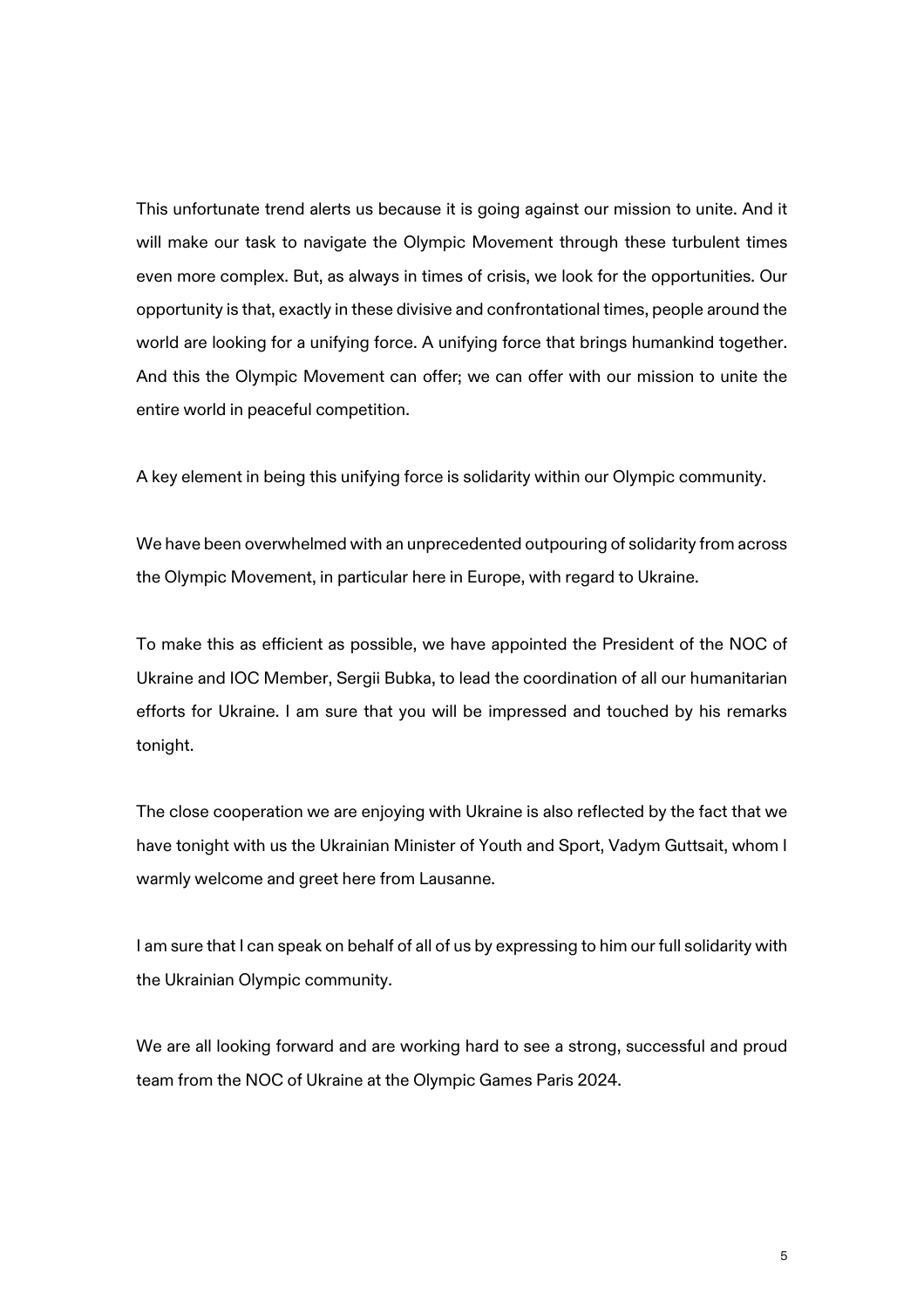Even though the war in Ukraine has dominated the headlines at least here in Europe over the past weeks and months, other issues like the global pandemic or climate change have not gone away.

With the pandemic, our world has already changed dramatically. One of the things that the pandemic has made clearer than ever is just how important sport and physical activity are for healthy living.

A recent WHO report warns that, in Europe, overweight and obesity rates have reached epidemic proportions. A shocking 59 per cent of adults and almost one in three children are overweight or living with obesity in Europe today. The report further highlights that the COVID-19 pandemic has compounded this obesity epidemic.

We have also learned that obesity and cardiovascular predispositions and other noncommunicable diseases were the reason for the vast majority of mortality during the pandemic. For all these non-communicable diseases and predispositions, sport is the low-cost, high-impact tool par excellence for prevention.

For all these reasons, we can truly say: Sport can save lives.

This also brings a responsibility – the responsibility for us to put sport at the service of the public health care system. We are doing so through our partnership with the WHO. We are doing so by improving access to sport, by supporting Sport for All programmes and through many more initiatives that reach many millions of people.

We are supporting the Organising Committees of the Olympic Games Paris 2024 and the Olympic Winter Games Milano Cortina 2026 to improve the health and well-being of their populations through sport.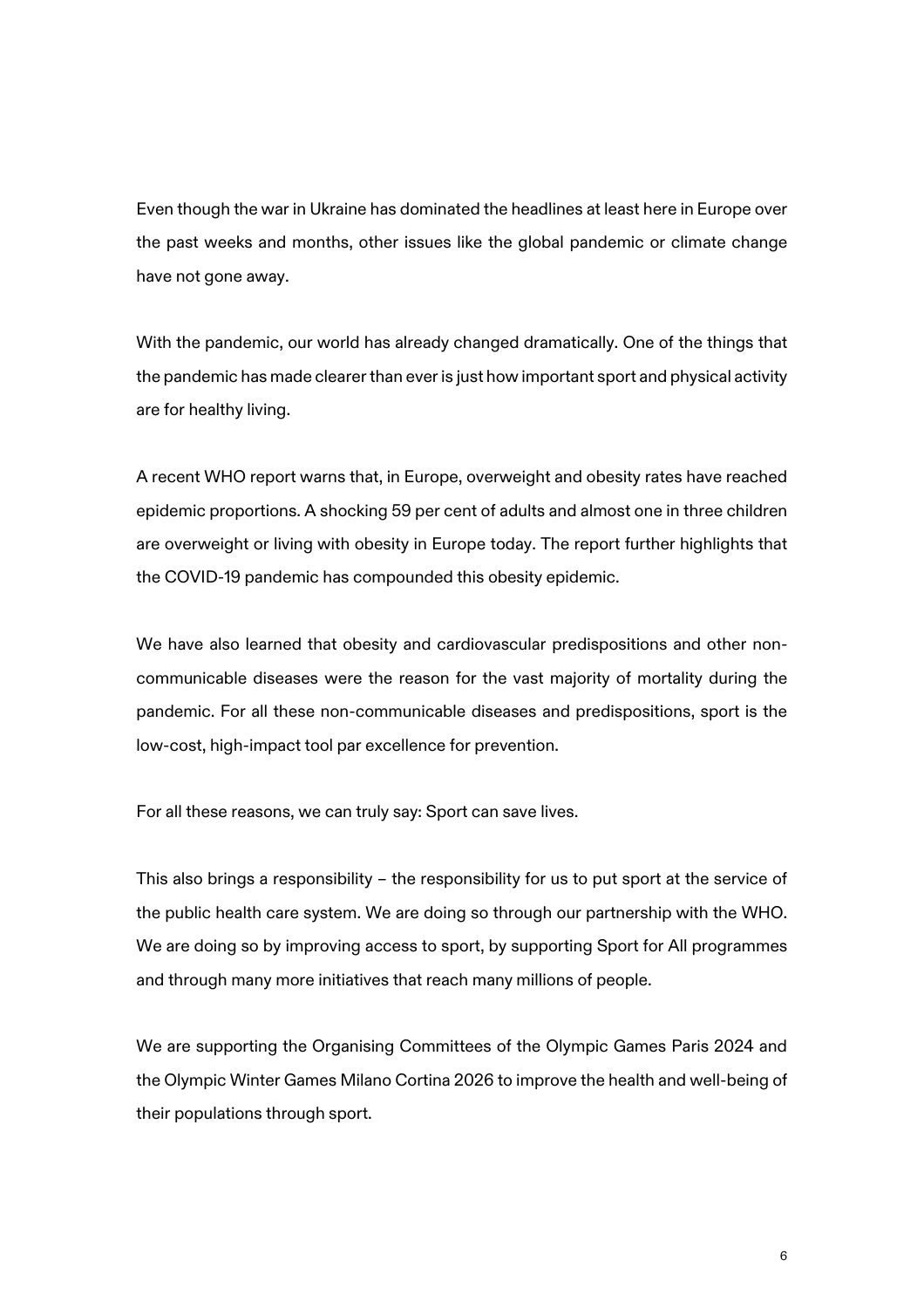In this context, I would like to express my great appreciation and my gratitude to Commissioner Mariya Gabriel, who has initiated the "Healthy Lifestyles for All" campaign and the European Week of Sport. Commissioner Gabriel, with this you are setting a shining example for efficient cooperation between governmental authorities and civil society for the benefit of people and their health.

You yourself summarised this cooperation in an excellent way when you said: "The coronavirus crisis has highlighted the importance of sport for our societies, promoting not only the physical activity and well-being of EU citizens, but also contributing to Europe's economic development and social inclusion, as well as to major societal challenges." – End of quote.

All of us here in Europe and around the world have to prepare ourselves for the postpandemic future.

In this context a strong European Sport Model is key to enabling the public authorities to deliver on their economic and social policy agenda in this post-pandemic world.

We are pleased that the recent "Study on the European sport model", commissioned by the EU, confirms that there is broad consensus on the essence and soul of the European Sport Model. The study shows that its defining features – financial solidarity, openness of competitions, voluntary work, as well as autonomy and good governance of sport organisations – are recognised as essential pillars for sport to contribute to society in Europe. This recognition is vitally important to preserve sport as a public good. It is in stark contrast to a purely profit-driven model which undermines the benefits of this unique European Sport Model.

In these difficult times we are living through, we need this values- and solidarity-based European Sport Model more than ever.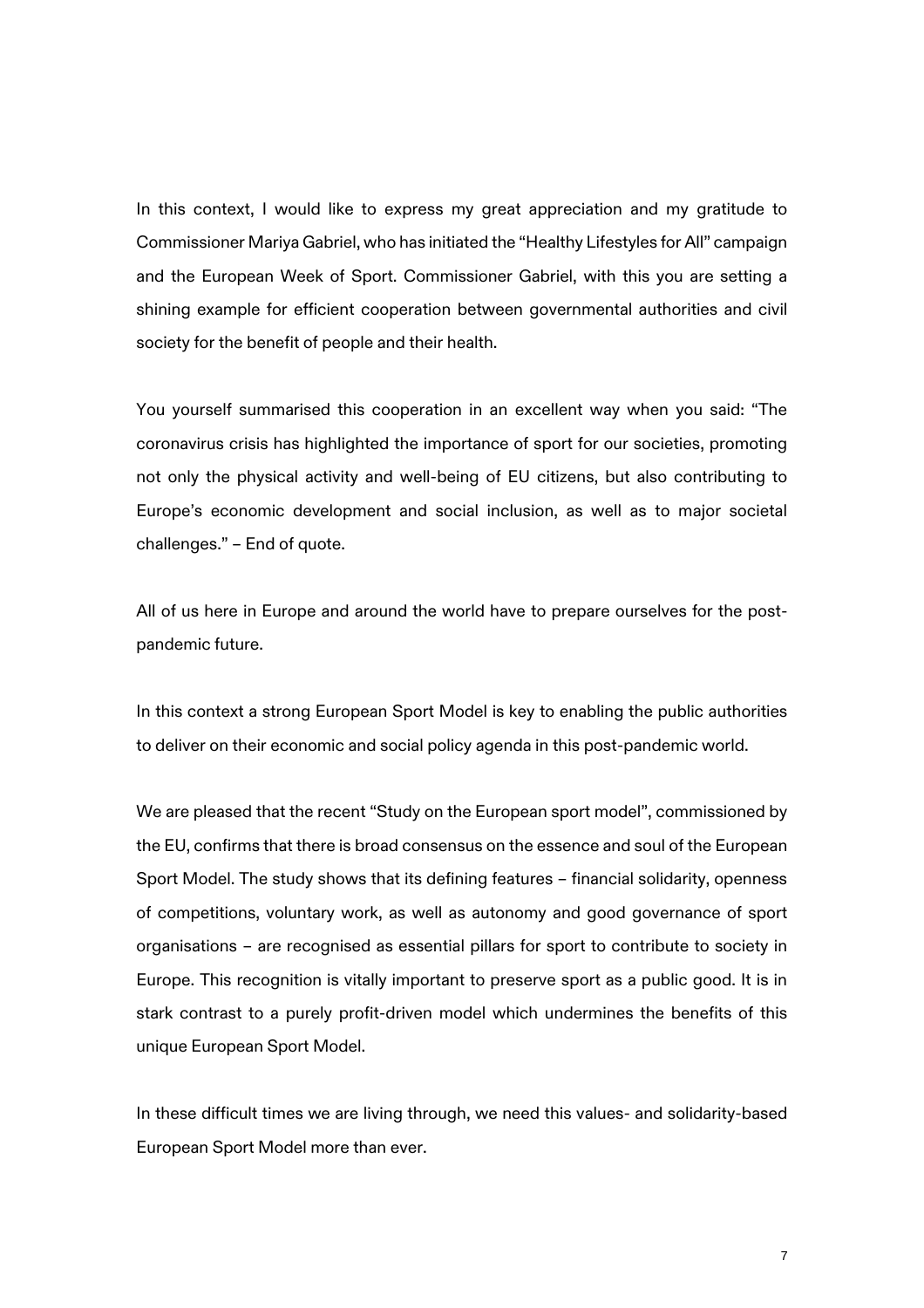Because even once we have overcome the health crisis caused by the pandemic, we will have to face the far-reaching social, financial, economic and political consequences. These consequences of the pandemic are even further exacerbated by the consequences of the war in Ukraine. Therefore, our cooperation with governments and intergovernmental organisations based on the principles of the European Sport Model and their respect for our responsible autonomy are even more essential.

This responsible autonomy also means the participation of athletes in the decisionmaking of sports organisations. I can proudly say that, in the Olympic Movement, we have such athlete representation based on democratic elections. They are elected by their peers. The politicians among us might say by their base.

This makes them the truly legitimate representatives of the athletes. I trust that the EU Commission and all the EU Member States, which are themselves built on democratic principles, fully respect and support this democratic legitimacy of the athletes' commissions of the Olympic Movement.

Athletes' commissions and many individual athletes are also a driving force to address the global climate crisis.

What is true for addressing this challenge is true for addressing any challenge. Bringing about change has to start with yourself.

This is why the IOC is already today a carbon-neutral organisation.

To make this possible, Olympic House, where I am right now, our new IOC headquarters, is essential because it is internationally certified as one of the most sustainable buildings in the world.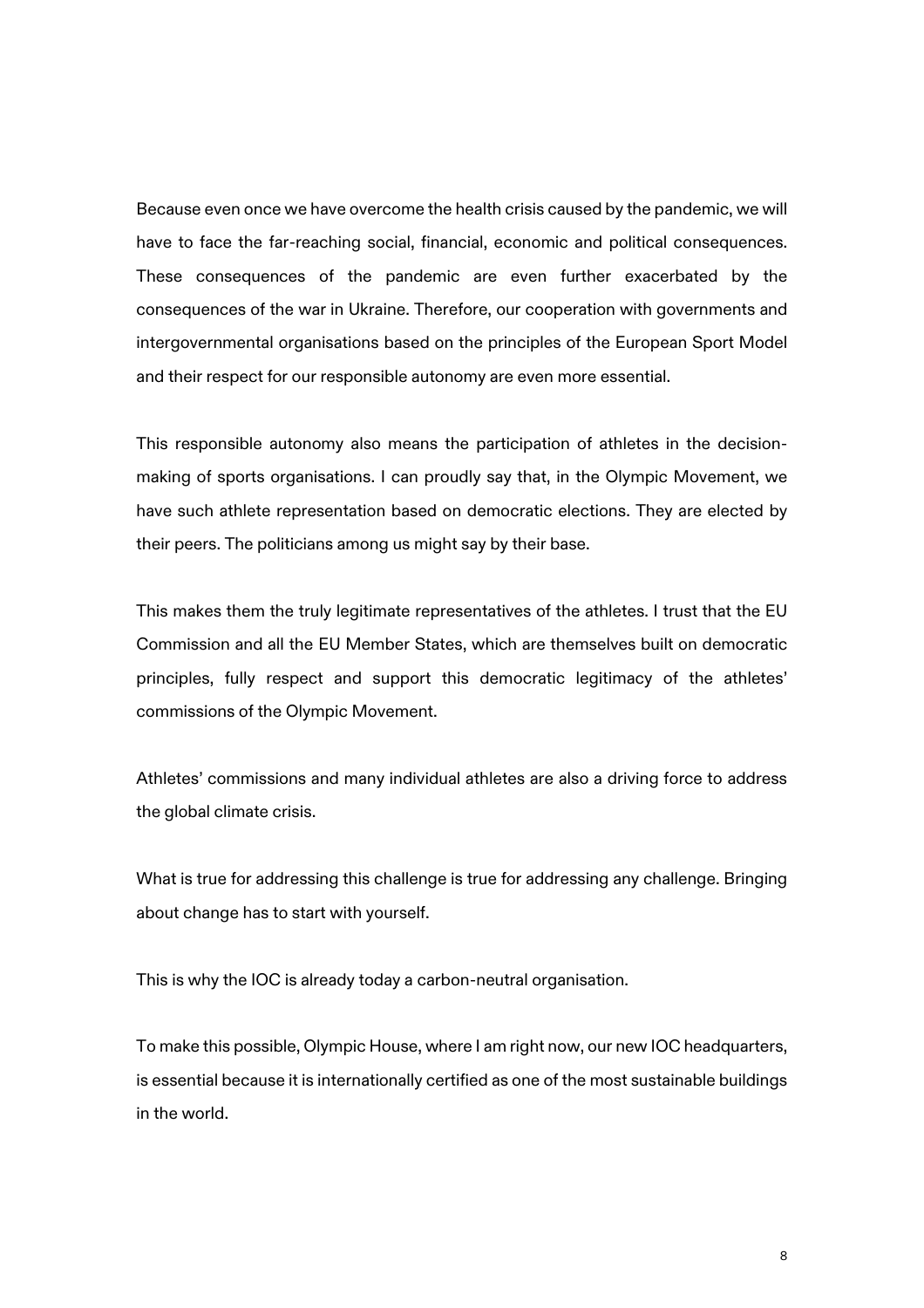Going further, the IOC is committed to becoming a climate-positive organisation by 2024. To achieve this, we are committed to reducing our carbon emissions by 30 per cent until 2024 and by 50 per cent until 2030.

All upcoming editions of the Olympic Games are already committed to being carbonneutral. But going further again, the IOC will require all Olympic Games to be climatepositive at the latest from 2030 onwards.

We in sport are always ambitious, we always want to do better, and therefore we very much welcome and appreciate the effort of the Olympic Games organisers in Paris to reach this goal of being climate-positive already in 2024.

To even overcompensate our emissions, we are partnering with the United Nations to plant an Olympic Forest with about 355,000 trees in Sub-Saharan Africa. But this project is not only about planting trees. It also comprises a programme to improve the lives and livelihoods of the people living in 90 villages in Senegal and Mali.

The IOC will continue to support International Sports Federations and National Olympic Committees in their transition towards carbon neutrality and I hope soon carbonpositivity.

For this purpose, we have together with UN Climate initiated the UN Sport for Climate Action Framework, which as of today includes 100 EU-based sports organisations among its about 300 signatories worldwide.

In this context of sustainable development, we applaud the priority of the upcoming Czech Presidency of the EU to promote sustainable planning for sports infrastructure. This is also a topic which is key for the IOC and the entire Olympic Movement. We are engaging with Organising Committees, International Federations as well as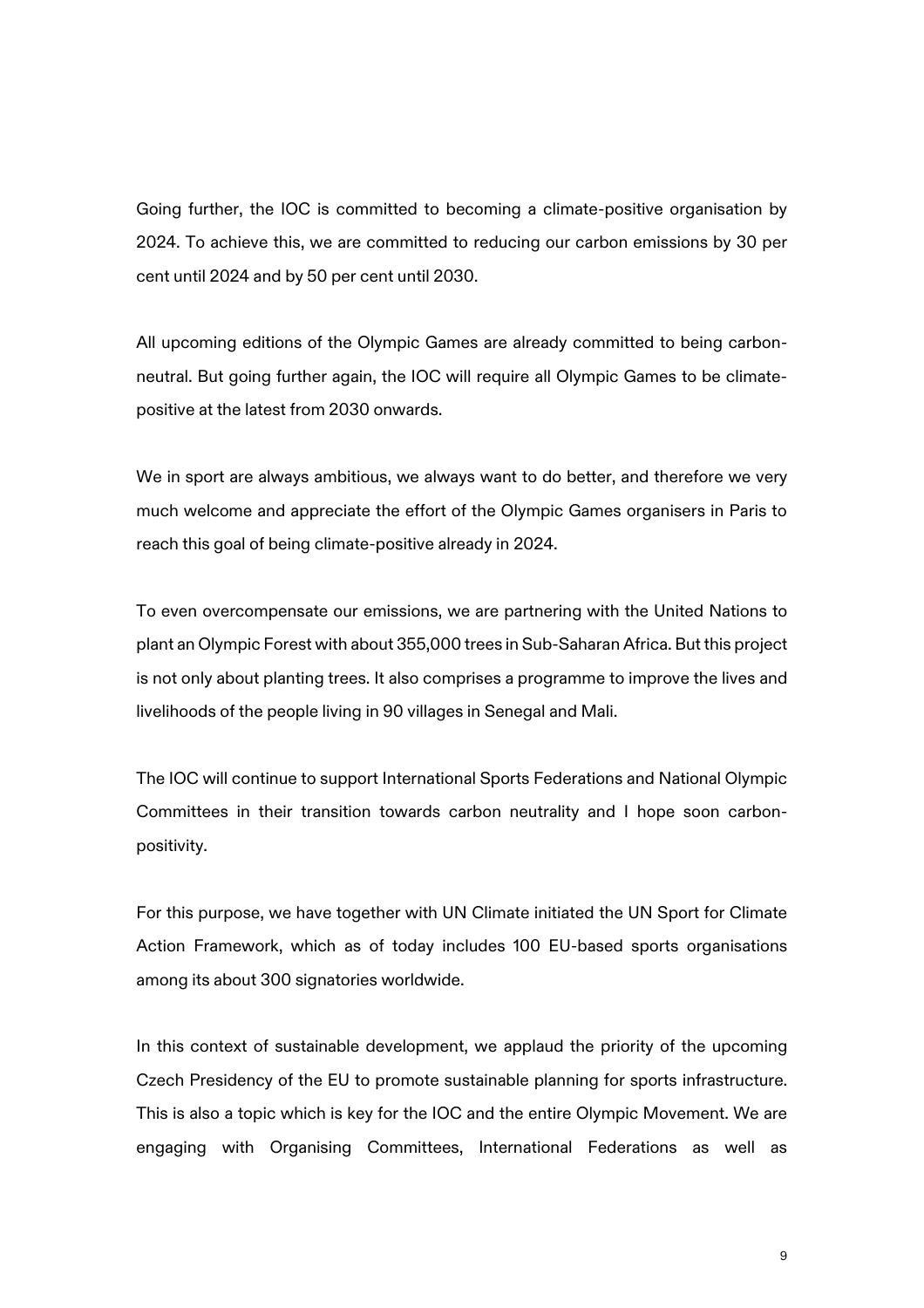representatives of the architecture and construction industries to exchange best practices and innovative solutions.

Just last month, the IOC released a unique report, whose standards were independently certified by KPMG, showing that 85 per cent of all permanent Olympic venues since the Olympic Games Athens 1896 remain in use. This figure even increases to 92 per cent if one looks at Olympic venues of the 21st century.

We also continue to deliver on our long-standing commitment to achieving gender equality in and through sport. Knowing the high priority gender equality has on the agenda of Commissioner Gabriel, we were honoured by the invitation to contribute to the work of the EU expert group on gender equality.

At the IOC, we are pursuing gender equality with full engagement. For participation in the Olympic Games, we can proudly say: we did it.

At the Olympic Games Tokyo 2020, we made history for gender equality in sport, with the highest-ever representation of female athletes at the Olympic Games with 48 per cent women participating. We achieved this by setting the appropriate sports qualification quotas. We achieved this by increasing the number of mixed events.

We also changed the IOC's protocol guidelines to allow one female athlete and one male athlete from each NOC to carry their flag jointly during the Olympic Games Opening Ceremony. Eighty-nine per cent of the delegations took advantage of this new policy. They sent a strong signal to their home countries, where in many cases gender equality is not part of their traditional cultures.

We also called on all National Olympic Committees to include at least one woman in their teams for the first time ever.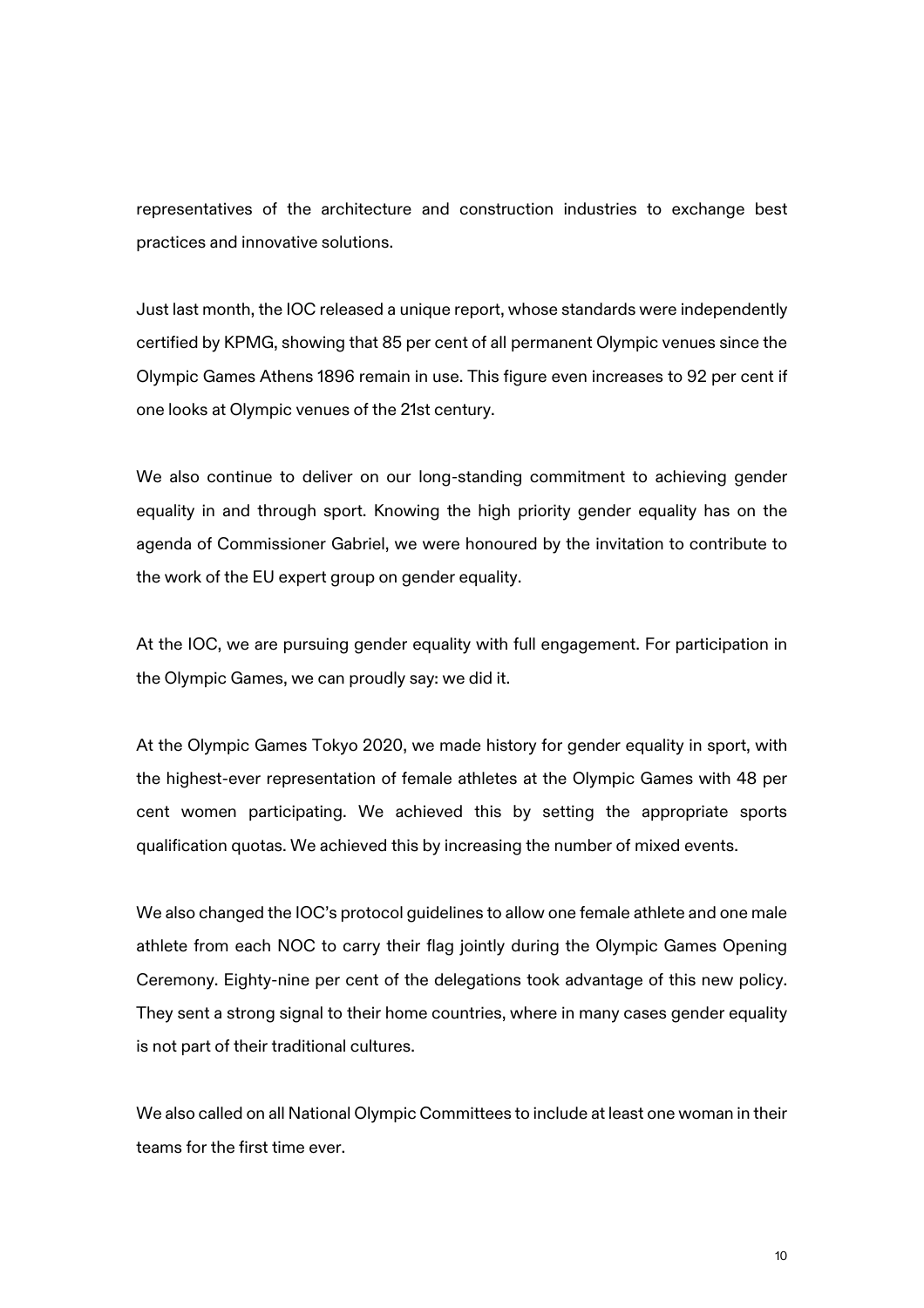For Paris, we are ensuring not only gender equality. For Paris, we are going for full gender parity. To achieve this, the IOC has further improved the sports qualification quota and the sports programme of the Olympic Games. As a result, we will have the same number of male and female athletes, and we will have the same number of events.

With regard to promoting women in leadership positions within sport organisations, yes, we have made great progress, but no, we are not there yet.

Thanks to our reforms, we have increased the percentage of female IOC Members from 21 per cent to 38 per cent since 2013. In IOC Commissions, we have increased female membership from 20 per cent to 48 per cent.

We are undertaking all these actions and initiatives based on our Olympic Agenda 2020+5 reforms, in order to contribute to the realisation of the UN Sustainable Development Goals.

This Olympic Agenda 2020+5 is a result of the lessons we learned from the pandemic: We need more solidarity. More solidarity within societies and more solidarity among societies.

This is why we have even amended our historical Olympic motto, Faster, Higher, Stronger.

We are inspired and led now by the new Olympic motto:

Faster, Higher, Stronger – Together Plus Vite, Plus Haut, Plus Fort – Ensemble Schneller, Höher, Stärker – Gemeinsam Citius, Altius, Fortius – Communiter